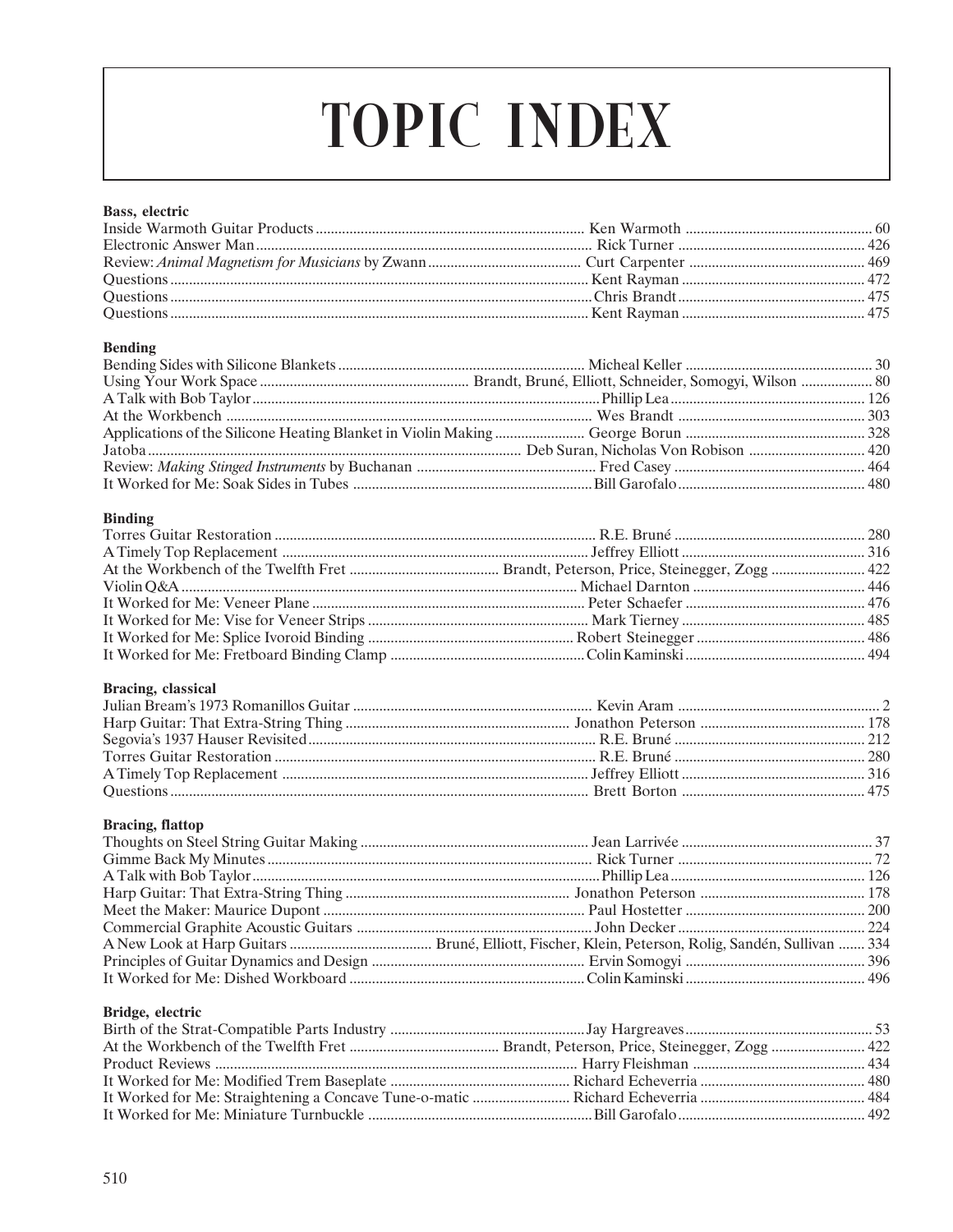# Bridge, guitar

| Bridge, violin |  |
|----------------|--|

| Violin Setups | Michael Darnton   |     |
|---------------|-------------------|-----|
| Violin O&A    | - Michael Darnton | 44h |

#### **Business**

## **Cases**

# **Computers**

# Dulcimer, fretted

# Dulcimer, hammered

| a di | . Je<br>21 I I | ,,, |  |  |
|------|----------------|-----|--|--|
|      |                |     |  |  |

# **Electronics**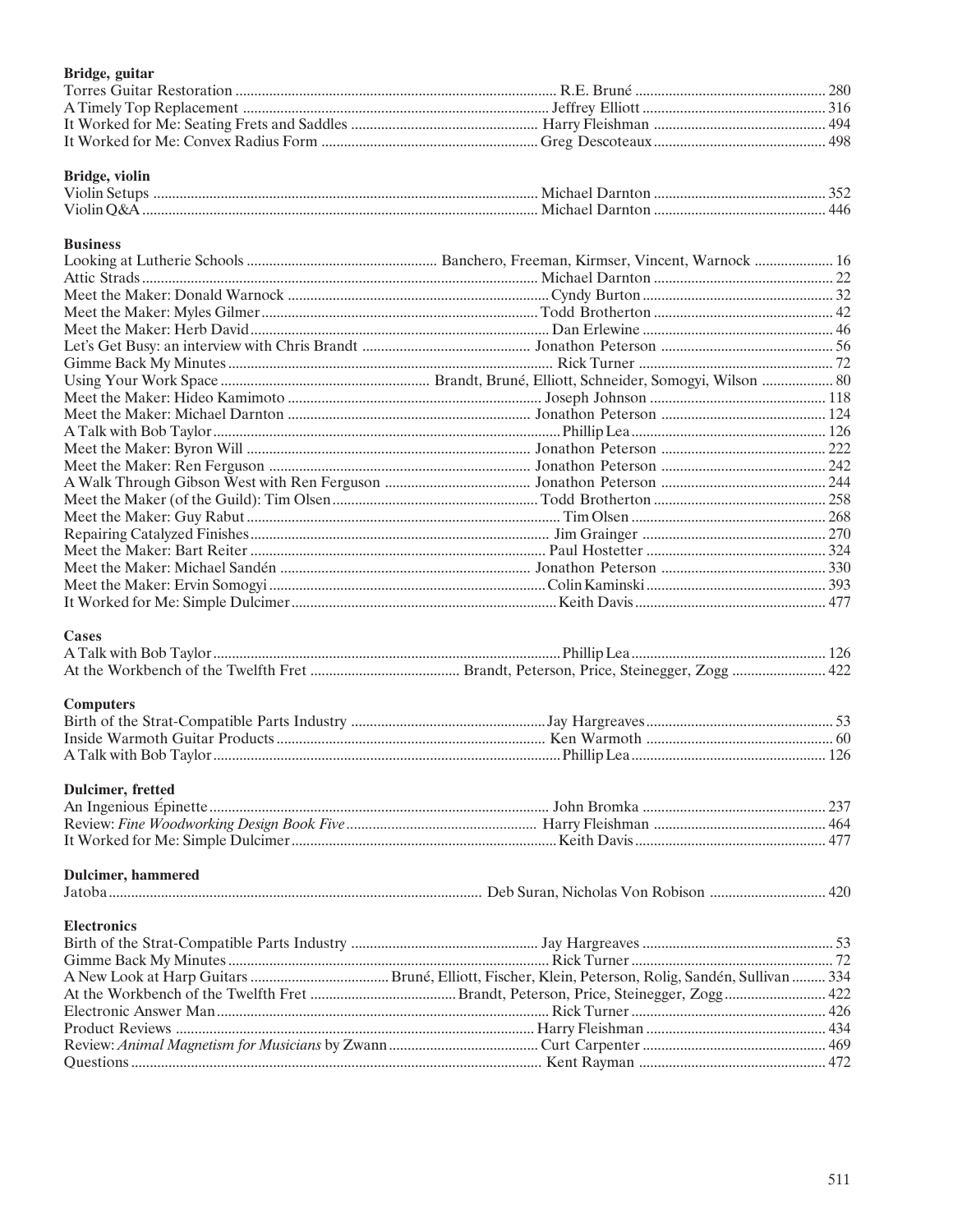# Fingerboard (Fretboard)

#### Finish, other

# Finish, shellac

# Finish, spraying

## Finish, varnish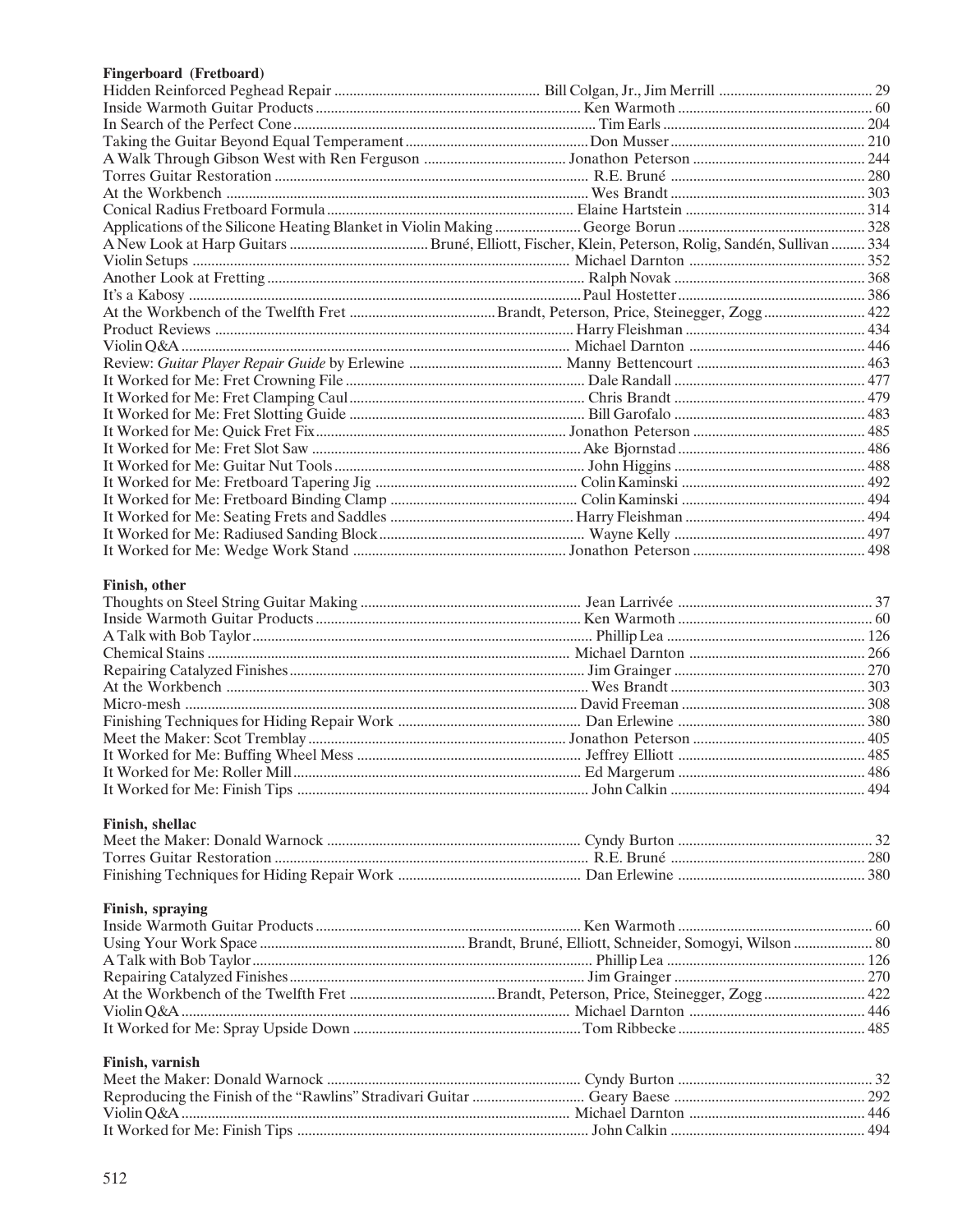# Gluing

#### Guitar, archtop

# Guitar, classical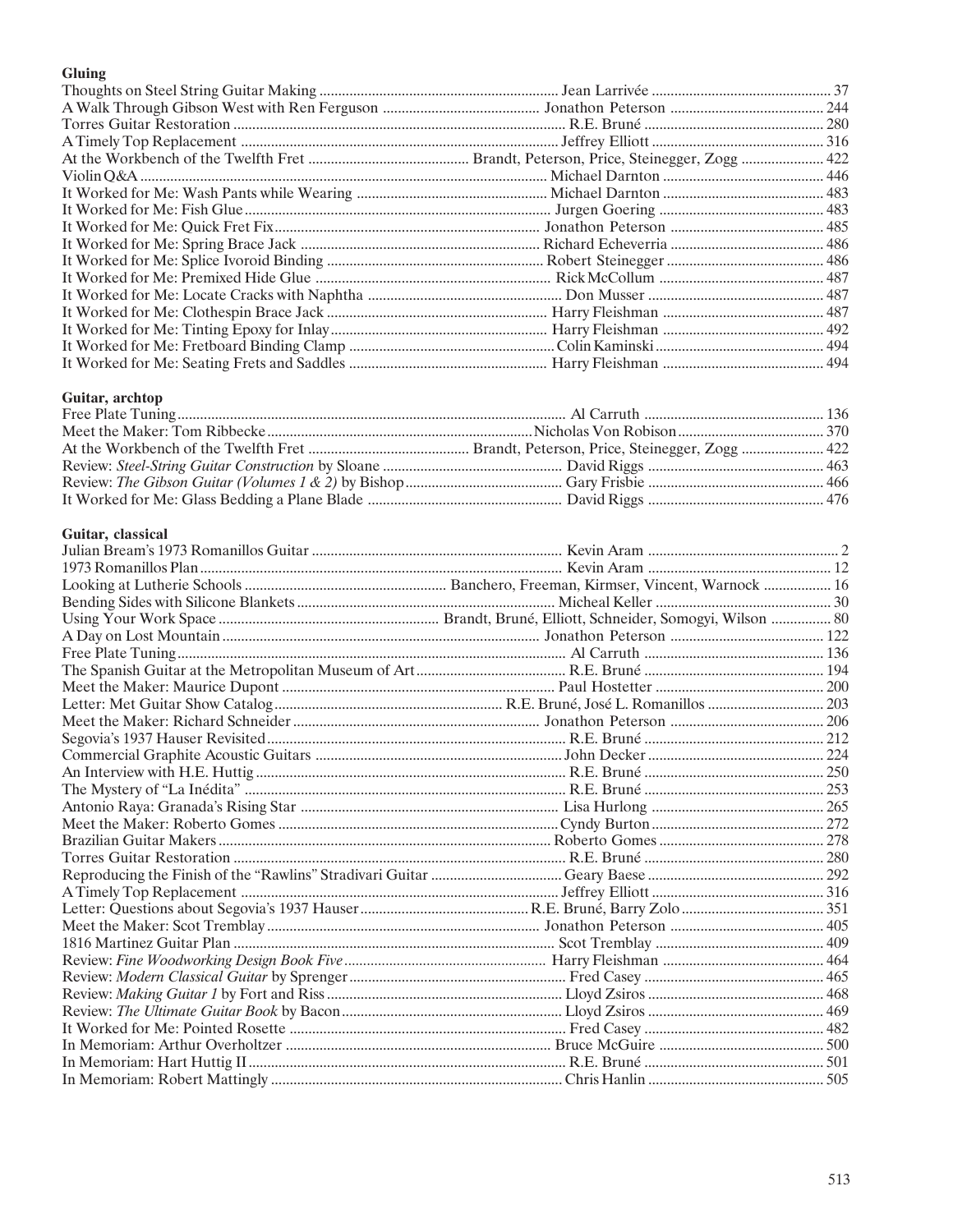# Guitar, electric

# Guitar, flattop

#### Guitar, harp

| Harpsichord |  |
|-------------|--|
| Health      |  |
|             |  |
|             |  |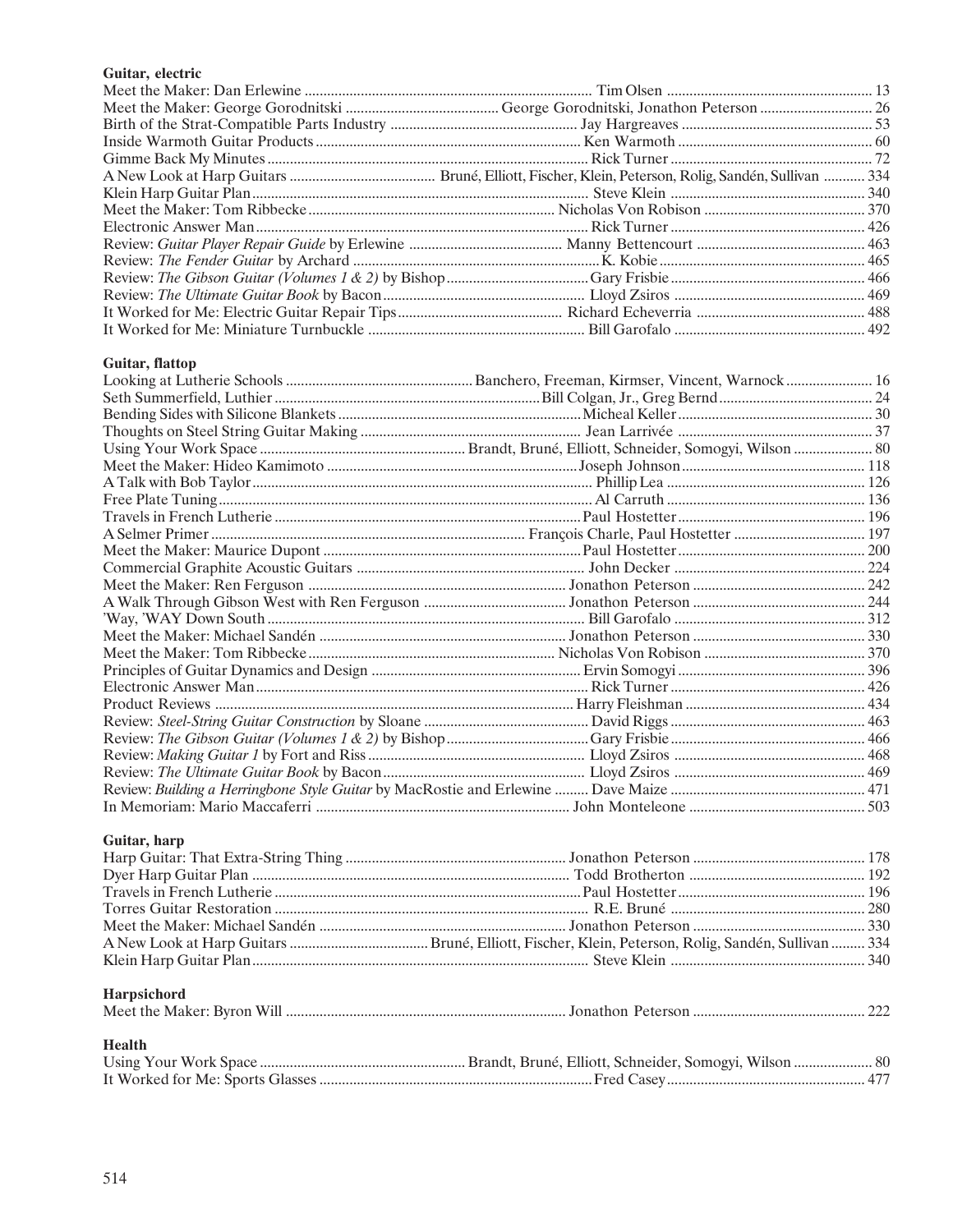# Humidity

# **Inlay**

# Instruments, other

# Ivory

#### Lute

# **Mandolin**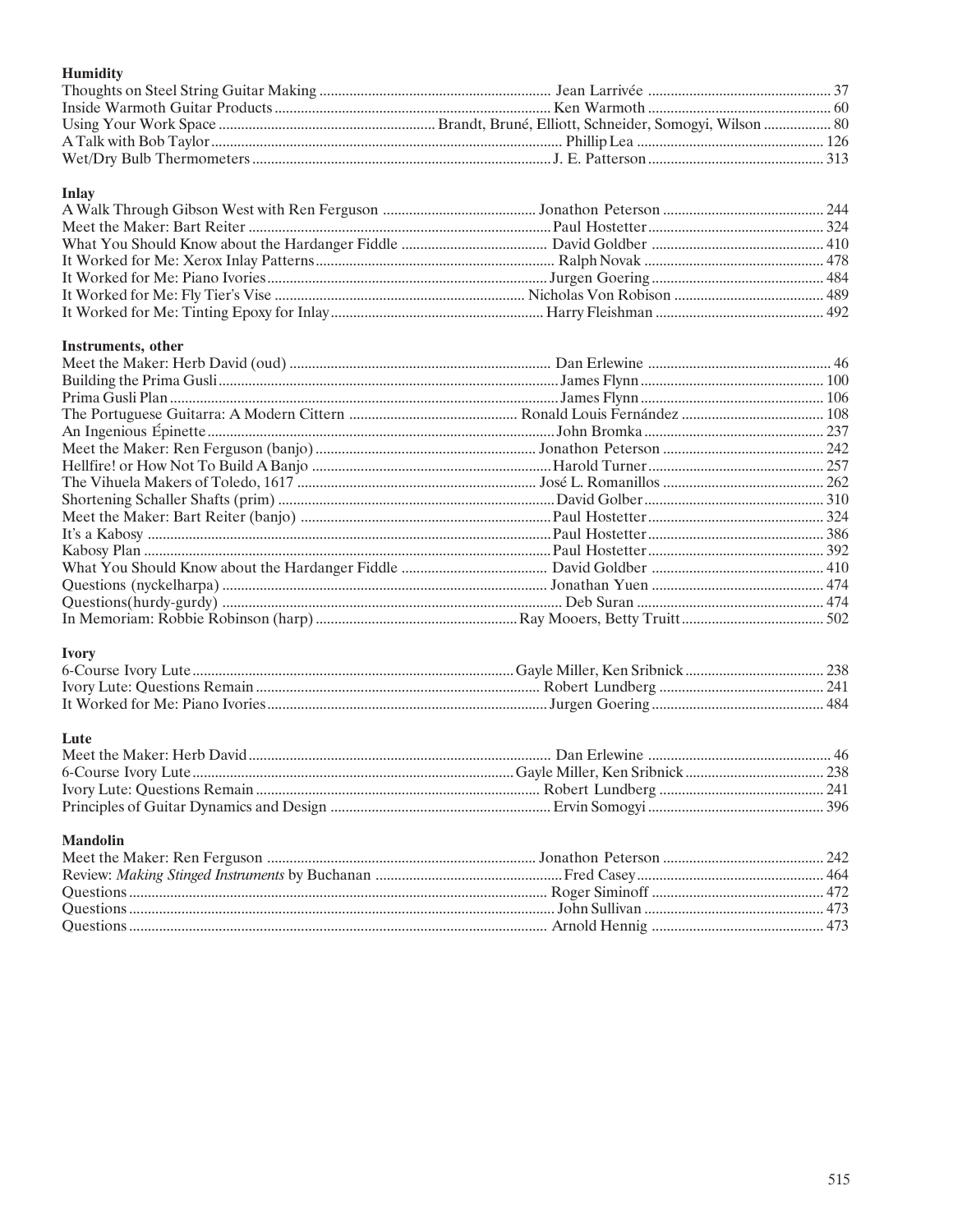# Neck

| INECK                                                                                           |  |
|-------------------------------------------------------------------------------------------------|--|
|                                                                                                 |  |
|                                                                                                 |  |
|                                                                                                 |  |
|                                                                                                 |  |
|                                                                                                 |  |
|                                                                                                 |  |
|                                                                                                 |  |
|                                                                                                 |  |
|                                                                                                 |  |
|                                                                                                 |  |
|                                                                                                 |  |
|                                                                                                 |  |
| <b>Organizations</b>                                                                            |  |
|                                                                                                 |  |
|                                                                                                 |  |
|                                                                                                 |  |
|                                                                                                 |  |
|                                                                                                 |  |
|                                                                                                 |  |
| <b>Pegs</b>                                                                                     |  |
|                                                                                                 |  |
|                                                                                                 |  |
|                                                                                                 |  |
|                                                                                                 |  |
|                                                                                                 |  |
|                                                                                                 |  |
| People                                                                                          |  |
|                                                                                                 |  |
|                                                                                                 |  |
|                                                                                                 |  |
|                                                                                                 |  |
|                                                                                                 |  |
|                                                                                                 |  |
|                                                                                                 |  |
|                                                                                                 |  |
|                                                                                                 |  |
| (mentions Ellsworth, Warmoth)                                                                   |  |
|                                                                                                 |  |
|                                                                                                 |  |
|                                                                                                 |  |
|                                                                                                 |  |
|                                                                                                 |  |
|                                                                                                 |  |
|                                                                                                 |  |
|                                                                                                 |  |
| (mentions Torres, Hauser I, Scherzer, Staufer, Mozzani, Gibson, Knutsen)                        |  |
|                                                                                                 |  |
|                                                                                                 |  |
| A Selmer Primer (mentions Maccaferri, Rhinehart, Mozzani) François Charle, Paul Hostetter  197  |  |
|                                                                                                 |  |
| Letter: Met Guitar Show Catalog (mentions Santos Hernández) R.E. Bruné, José L. Romanillos  203 |  |
|                                                                                                 |  |
|                                                                                                 |  |
|                                                                                                 |  |
|                                                                                                 |  |
|                                                                                                 |  |
|                                                                                                 |  |
| (mentions Barbero, Bobri, Hauser II, Hernández, Romanillos, Ramírez, Esteso)                    |  |
|                                                                                                 |  |
|                                                                                                 |  |
|                                                                                                 |  |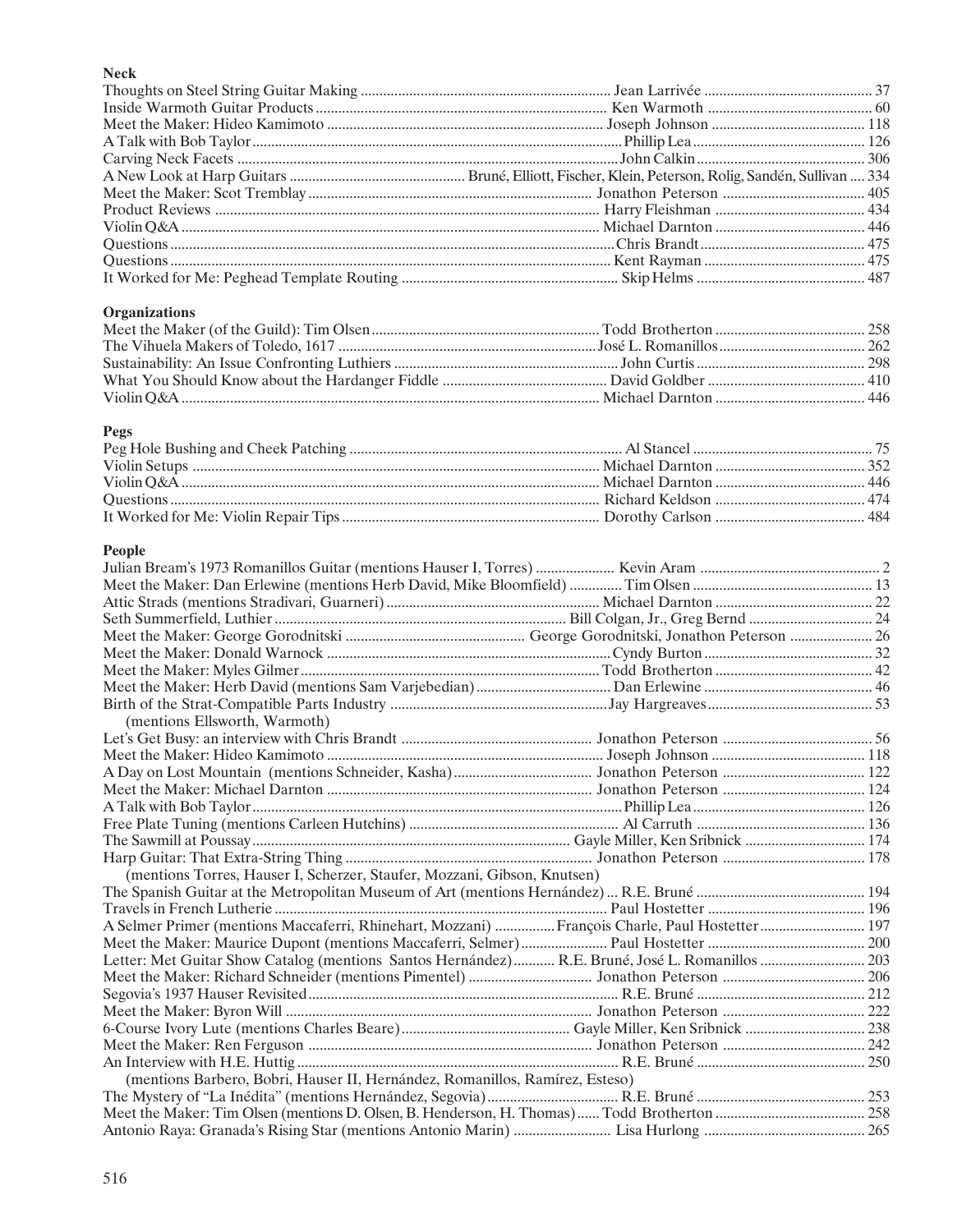# Philosophy

# Physics

# **Plans**

# Repair, bridge

# Repair, crack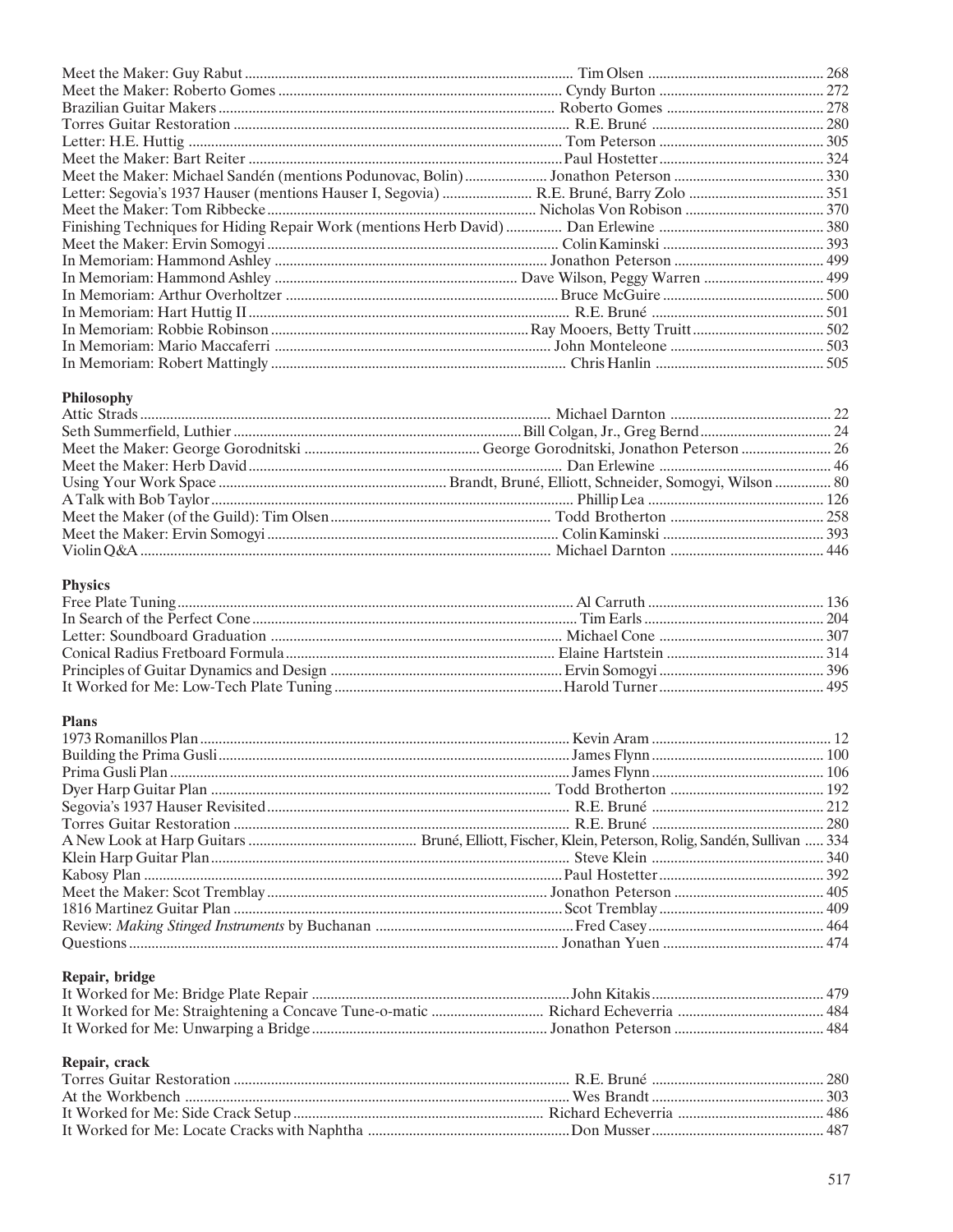# Repair, neck

#### Repair, other

## **Restoration**

#### **Reviews**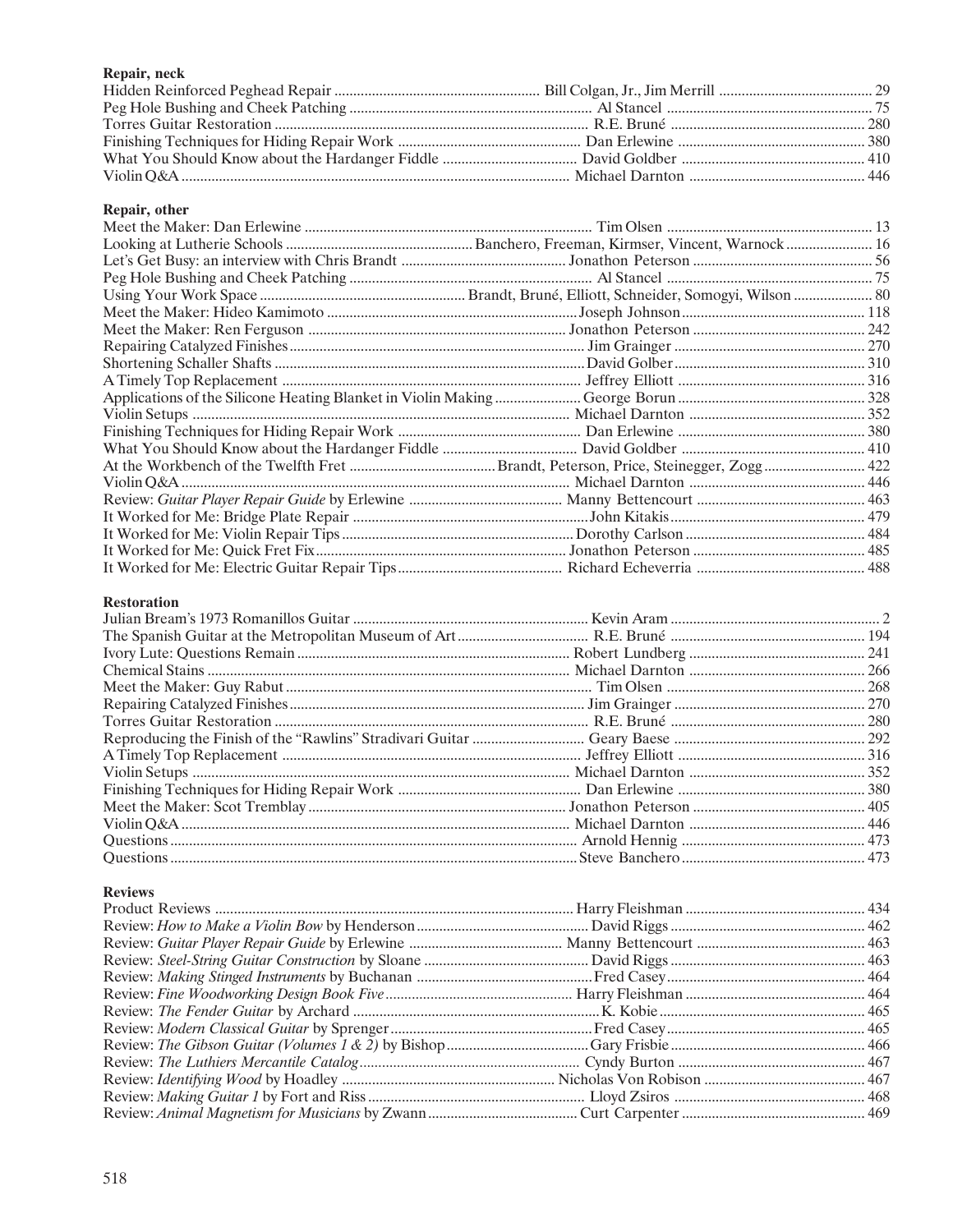| <b>Rosette</b>        |  |
|-----------------------|--|
|                       |  |
|                       |  |
|                       |  |
|                       |  |
| <b>Schools</b>        |  |
|                       |  |
|                       |  |
|                       |  |
|                       |  |
| <b>Sharpening</b>     |  |
|                       |  |
|                       |  |
|                       |  |
| <b>Strings</b>        |  |
|                       |  |
|                       |  |
|                       |  |
|                       |  |
|                       |  |
|                       |  |
| <b>Synthetics</b>     |  |
|                       |  |
|                       |  |
|                       |  |
| Tools, clamps         |  |
|                       |  |
|                       |  |
|                       |  |
|                       |  |
|                       |  |
|                       |  |
|                       |  |
|                       |  |
|                       |  |
|                       |  |
|                       |  |
|                       |  |
|                       |  |
|                       |  |
|                       |  |
|                       |  |
| <b>Tools, created</b> |  |
|                       |  |
|                       |  |
|                       |  |
|                       |  |
|                       |  |
|                       |  |
|                       |  |
|                       |  |
|                       |  |
|                       |  |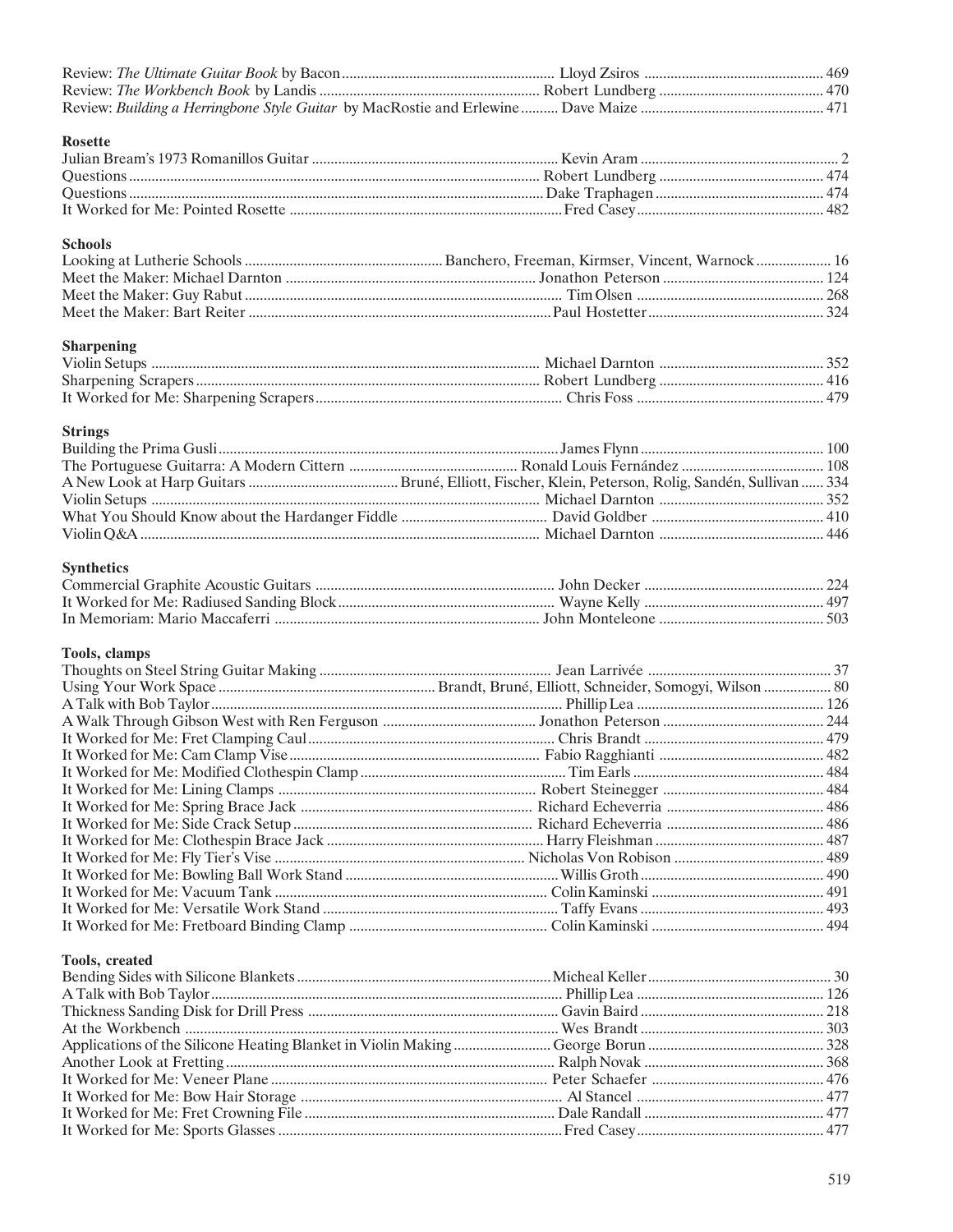# Tools, hand

# Tools, jigs

# Tools, measuring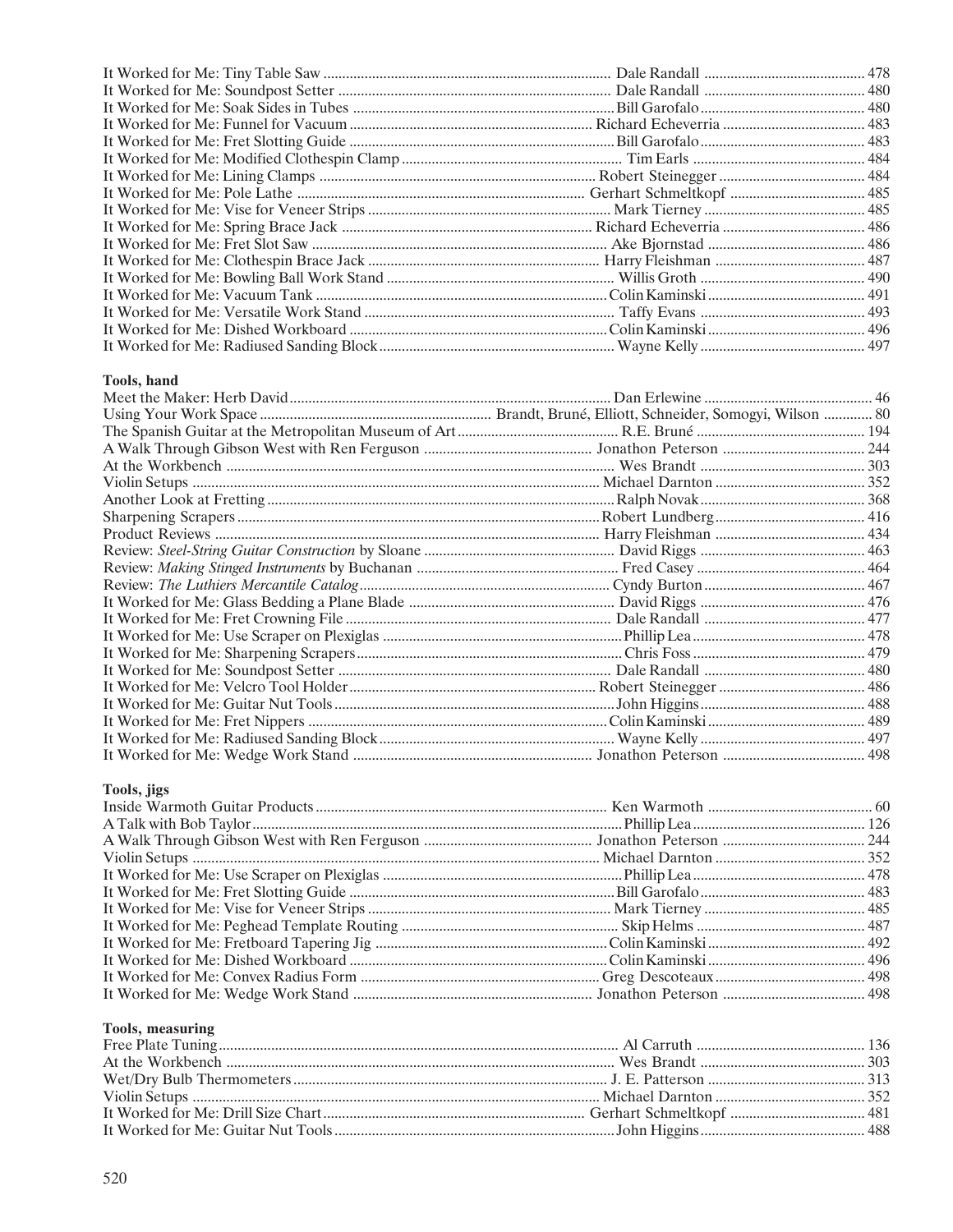# Tools, other

#### Tools, power

# **Tuners**

# Tuning, temperament, and intonation

# **Violin family**

# Wood, dealers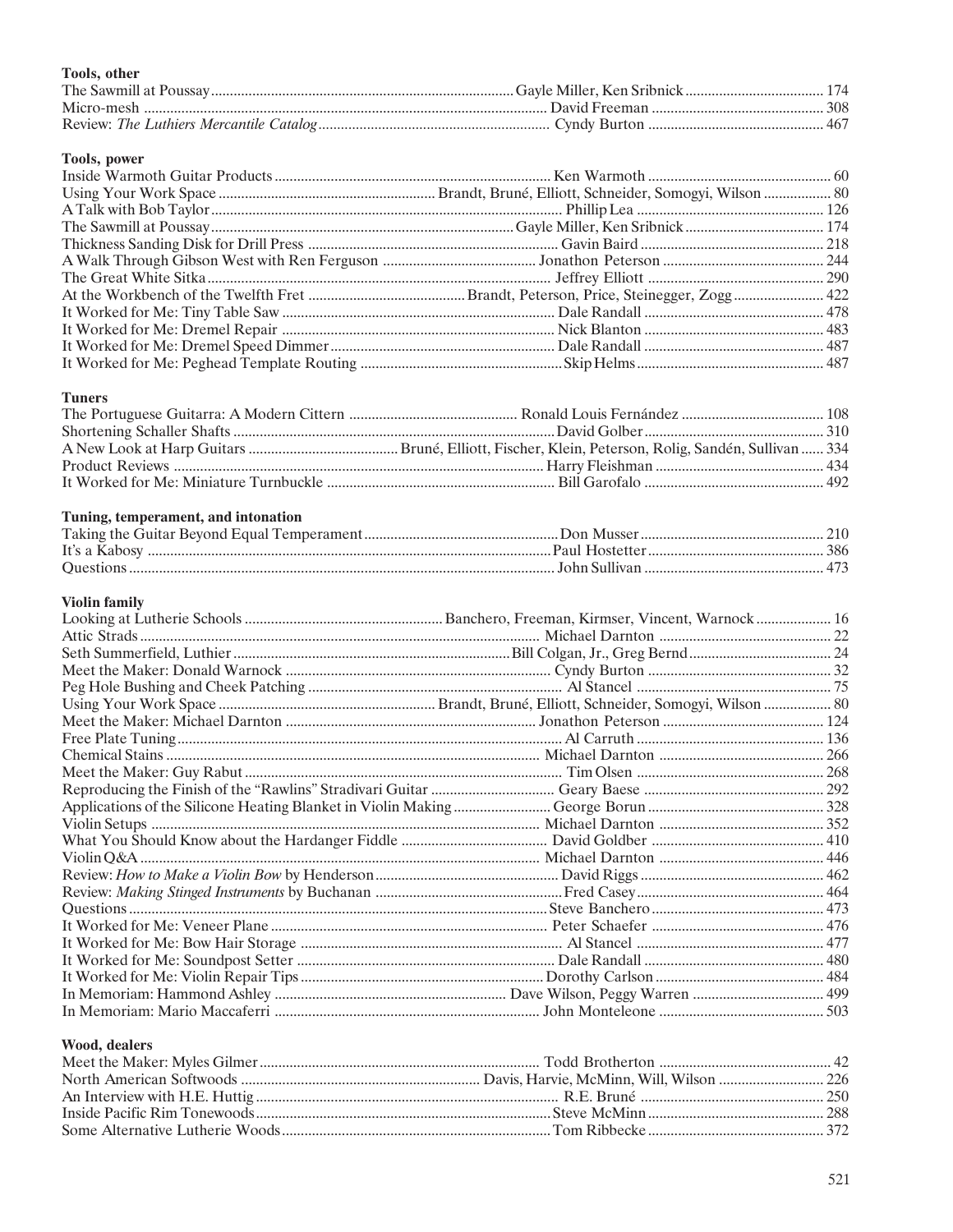# Wood, hard

# Wood, other

# Wood, soft

## Wood, trees

# Workshop